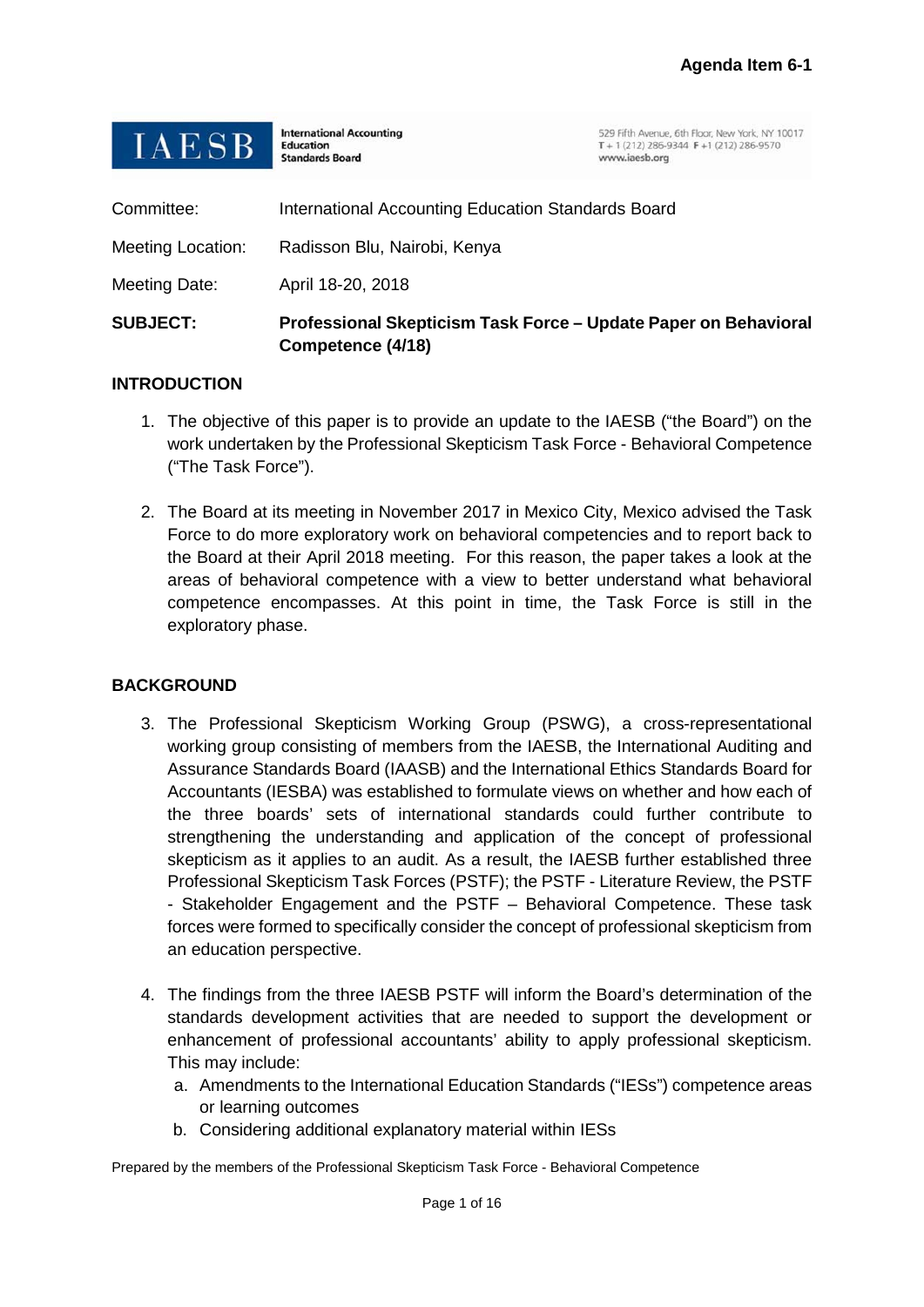- c. Developing new IESs
- d. Providing further guidance on areas which are included in the IES but require additional application material.
- 5. The Task Force members are Bernard Agulhas (Chair), Robert Zwane (Secretary), David McPeak (IFAC Staff), Sue Flis, Manil Jayesinghe, Mienkie Etcheverrigaray, Elizabeth Gammie, Yoshinori Kawamura, and Edwin Makori.
- 6. The Task Force had three teleconferences in 2018. During these teleconferences the Task Force focused on obtaining an understanding of the concept of behavioral competence, and whether this was sufficiently dealt with by the International Educations Standards (IESs). The Task Force's activities to date included the following:
	- a. Developing a proposed definition of behavioral competence.
	- b. A review of other organizations' competency frameworks.
	- c. Targeted outreach with a limited number of Regulators.
- 7. Based on the above activities, the Task Force has deliberated on whether the current IESs deal sufficiently with the concept of behavioral competence. The Task Force has also discussed how behavioral competence could be defined by the Board. The Task Force's initial definition will be discussed in this paper.
- 8. The Task Force considered the literature review and the survey performed by the PSTF – Literature Review. However, the work of the PSTF – Literature Review was limited to professional skepticism and did not cover the wider concept of behavioral competence.
- 9. This paper will address the following:
	- a. The Behavioral Competence problem statement and objectives to be achieved.
	- b. A proposed definition of Behavioral Competence.
	- c. How Behavioral Competence is defined by other organisations.
	- d. The Skills buckets.
	- e. A proposed way forward.

# **DISCUSSION**

## **The problem statement and objectives to be achieved**

- 10. As a result of the dynamic environment and the increasing pace of change in the business arena, professional accountants and auditors must ensure that they continue to be equipped with the appropriate skills and competences to be able to respond to demands and expectations from those who rely on their services.
- 11. The fast pace of change also means that the competencies and learning outcomes in the extant standards might become outdated or might require to be supplemented if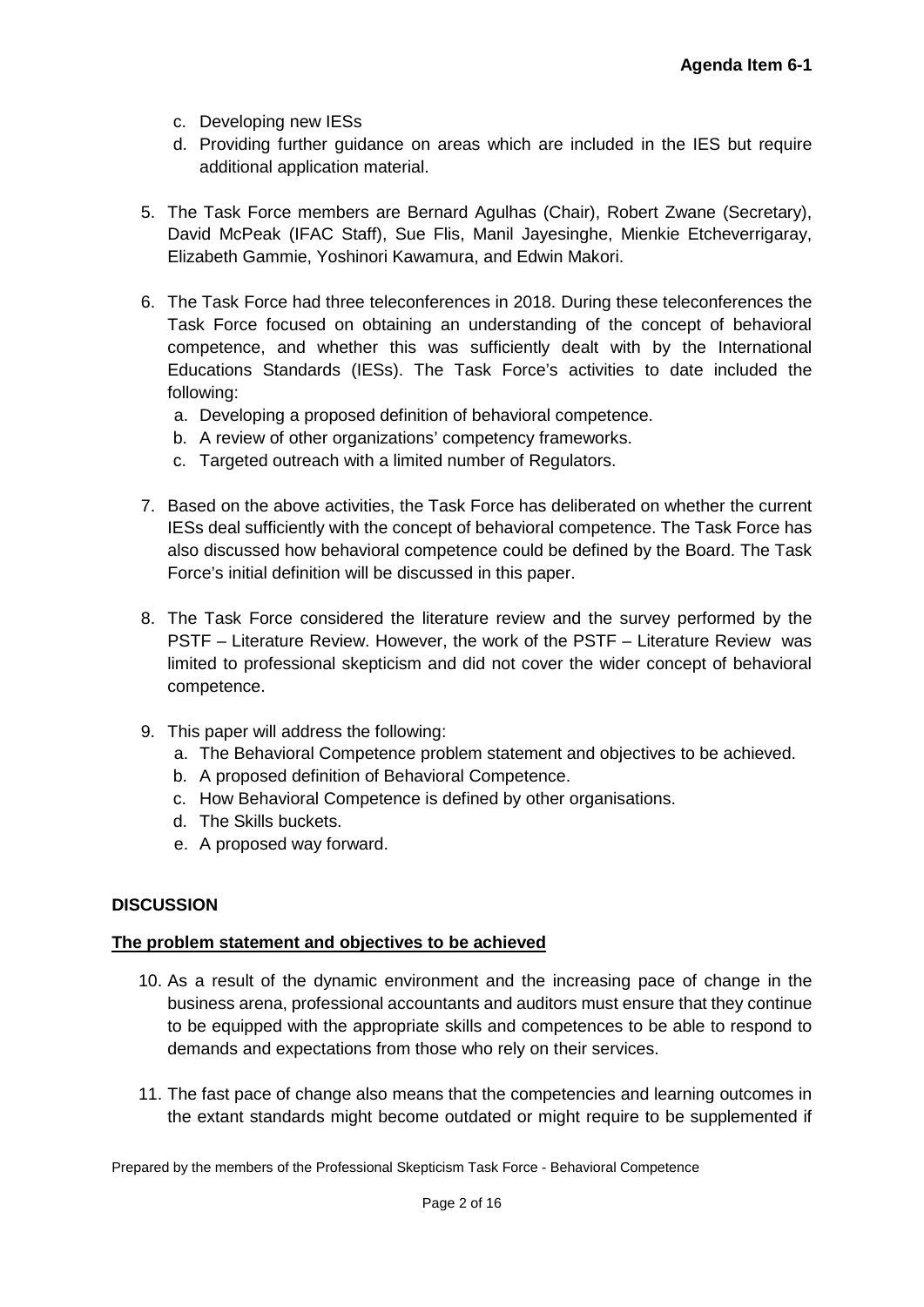professional accountants and auditors are to continue to instil the necessary confidence in their work.

- 12. The IAESB must respond to the needs and expectations from those who use and rely on the services of aspiring professional accountants and professional accountants, if it is to remain relevant and useful to the users of its standards. It is, in any event, essential that standard-setting bodies continuously monitor changes in the environment and whether the standards are still applicable to those changes, and sufficiently responsive to any new demands or expectations.
- 13. Although the initial mandate of the Task Force was only to address perceived gaps in behaviors in the standards as it related to the application of professional skepticism, it has become clear that aspiring professional accountants and accountants no longer only require technical skills to deliver on their responsibilities, but that their behavior is equally important. For example, a professional accountant can comply with all the auditing and ethics standards, but if they do not have an inquiring mind, or are not independent, then the quality of their work remains questionable.
- 14. As mentioned, the Task Force was initially established with a focus on Behavioral Competence as it relates to the application of professional skepticism. However, behavioral competence seems to be wider than professional skepticism. Further supporting the need for a broader focus on behavioral competence, is the work done by the ICT Task Force. The ICT Task Force has identified behavioural competence as one of their focus areas, as it relates to ICT.
- 15. During the November 2017 Board meeting, some members of the Board seemed to support a broader focus on behavioral competence while other members indicated that this concept was sufficiently addressed by the current standards. Members of the Board also indicated that the issues of behavioral competence might simply be a repackaging issue as the concept might already exist, but might not be labelled as behavioral competence.
- 16. As a conclusion, the Board recommended that the Task Force do more exploratory work and present an issues paper at the April 2018 meeting. The work of the Task Force would then look into the broader concepts and come up with evidence in support of a project on behavioral competence.
- 17. The objective of the Task Force is therefore to define the concept of behavioural competence and to evaluate whether the concept is sufficiently addressed in the IESs, the Framework and any other material issued by the IAESB, or whether the current competencies and learning outcomes in the IESs need to be refreshed or revised.
- 18. The work of the Task Force needs to be closely aligned to the work of other task forces, as the ICT task force has already identified additional behavioral competencies which should complement ICT skills.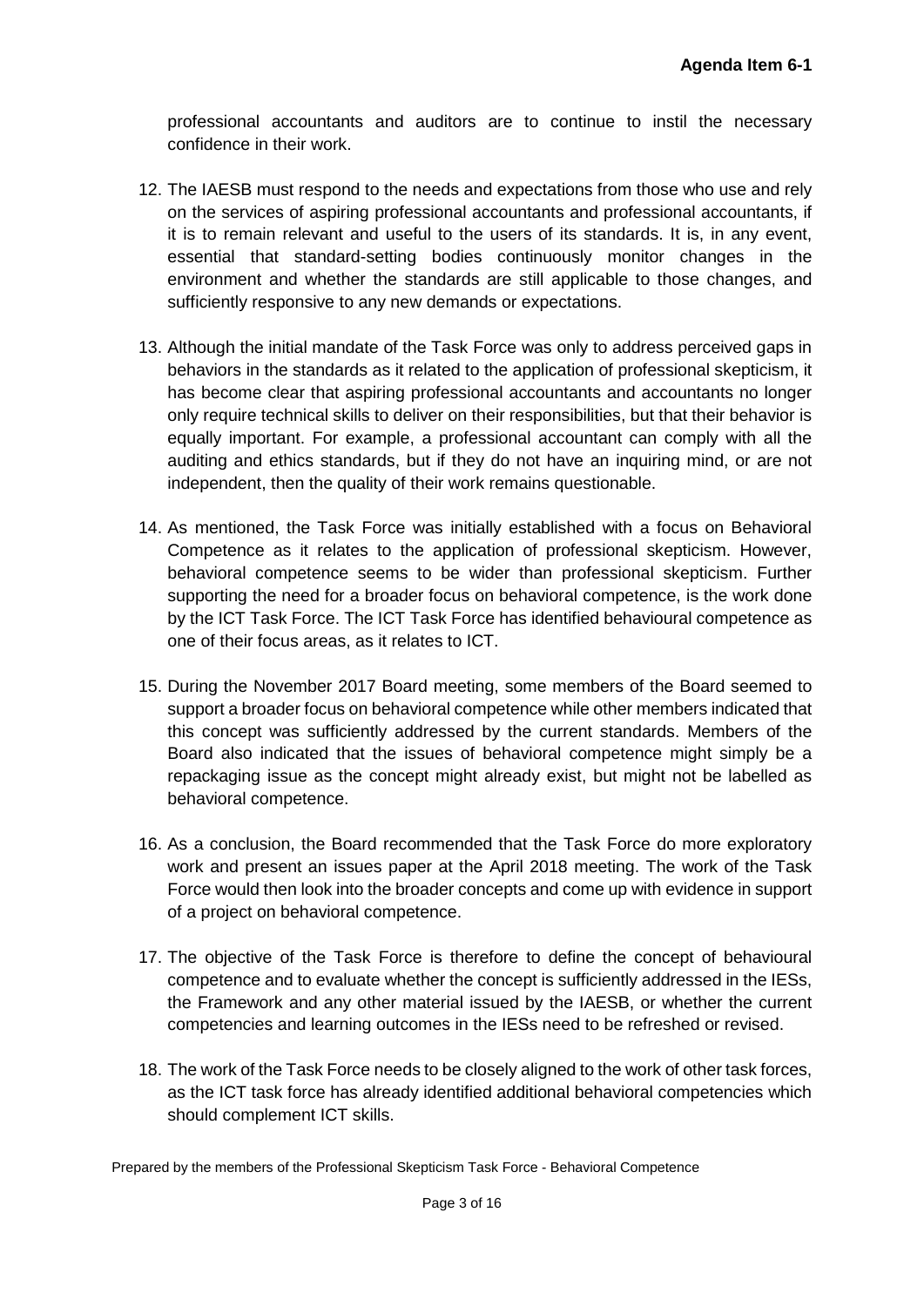## **Defining Behavioral Competence**

- 19. As part of its current activities, the Task Force identified the need to define behavioral competence. The definition that the Task Force has come up with is still in a 'draft' stage. The Task Force attempted to come up with a definition that would be applicable to both aspiring professional accountants and professional accountants.
- 20. The Task Force defined Behavioral Competences as follows:

*Behavioral Competences comprise any behaviors, attributes and qualities that an individual is expected to demonstrate in fulfilling their role as a professional accountant. Behavioral competences encompass knowledge, skills, values, attitudes, and actions that contribute to the development and maintenance of professional competence to enable professional accountants to continue to perform their roles competently.*

21. However, the Taskforce needs to determine if the development of a definition for behavioural competence will promote the concept of behavioural competence within the IESs.

## **Action Requested:**

- **A. Does the Board support the development of a definition of behavioral Competence? If not, why?**
- **B. Does the Board have any further suggestions on the 'initial' definition of behavioral competence?**
- **C. If the Board supports the development of a definition for behavioral competence, what other actions should the Taskforce take to further develop this definition?**
- **D. If the Board supports the development of a definition for behavioral competence, how should this definition be incorporated into the IESs?**

## **How is Behavioral Competence defined by other organisations?**

22. In the last few years there has been calls to look into the behaviors of professional accountants. This is evident in the feedback provided by Regulators. Such behaviors may enhance or impede on the professional accountant's performance and may have an impact on whether others may rely on the work performed by the professional accountant. Behavioral competence is a concept that covers a wide range of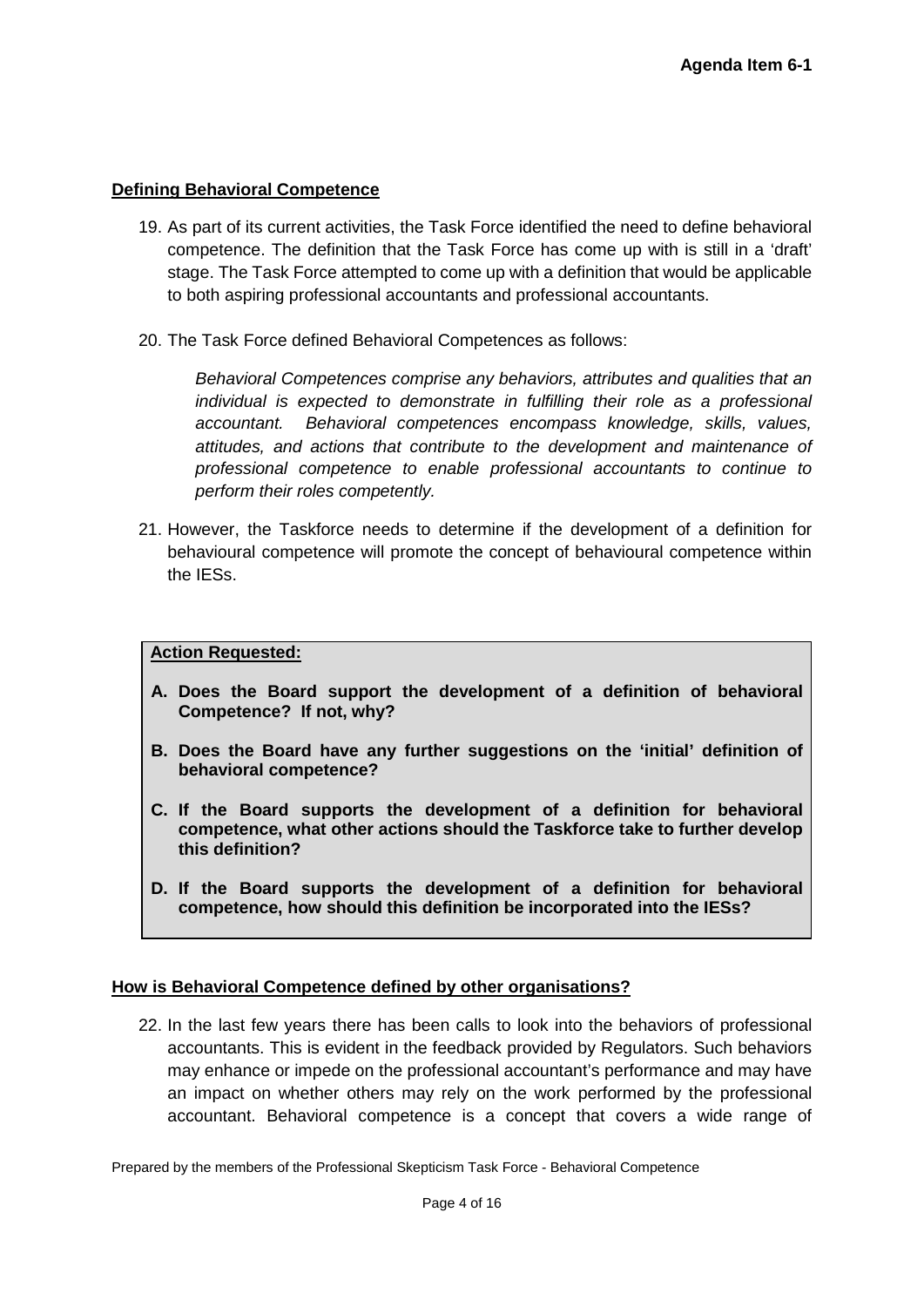competencies or skills. However, the challenge is how to define behavioral competences.

- 23. Behavioral Competence seems to be a concept that is defined by an organisation when looking at its employee positions. Organizations use this concept to indicate the requirements at each job level within an organization. This concept is widely used to indicate the developmental requirements from one position to another. It is important to note that many organisations use different terminology, such as pervasive skills or non-technical competencies, while referring to the same concept.
- 24. One definition that seems to broadly refer to Behavioral Competence is the following:

*Any behavioral attribute such as knowledge, skill set, teamwork, leadership skills, technical know-how, etc. which contributes to the development of an individual in the organisation to take up bigger roles is known as behavioral competency. It can be applied to individuals at all levels, which simply means that it is not restricted to just top, middle, or lower levels. Behavioral competency is used to enhance the competency of employees at all the positions in the organisation for smoother transition of workflow. It is not just limited to career, but personal life as well. It involves traits which an individual has or should have to be successful.*

[\(http://economictimes.indiatimes.com/definition/behavioural-competency\)](http://economictimes.indiatimes.com/definition/behavioural-competency)

25. This definition seems to have a link to professional skills in IES 3 and professional values, ethics and attitudes in IES 4. This is supported by the reference in the above definition to knowledge, teamwork, and leadership skills. The concept of leadership is dealt with more directly in IES 8. Even though the concepts addressed in this definition seem to have been addressed in IESs, the question remains: are there behaviors that are required of aspiring professional accountants and professional accountants that have not been sufficiently addressed by the IESs? The Task Force will consider whether these behaviors have been addressed in the IESs through the gap analysis (refer to the section dealing with the way forward).

## **A review of other organizations' competency frameworks**

- 26. To obtain a deeper understanding of behavioral competence, the Task Force reviewed a few organizations' competency frameworks. This review provides some indication as to what organisations considers to be behavioral competence. The following organisations' competency frameworks are briefly outlined below:
	- a. National Research Council of Canada
	- b. Canada Mortgage and Housing Corporation
	- c. The South African Institute of Chartered Accountants
	- d. The Association of Chartered Certified Accountants
	- e. The Independent Regulatory Board for Auditors
	- f. The Institute of Chartered Accountants in England and Wales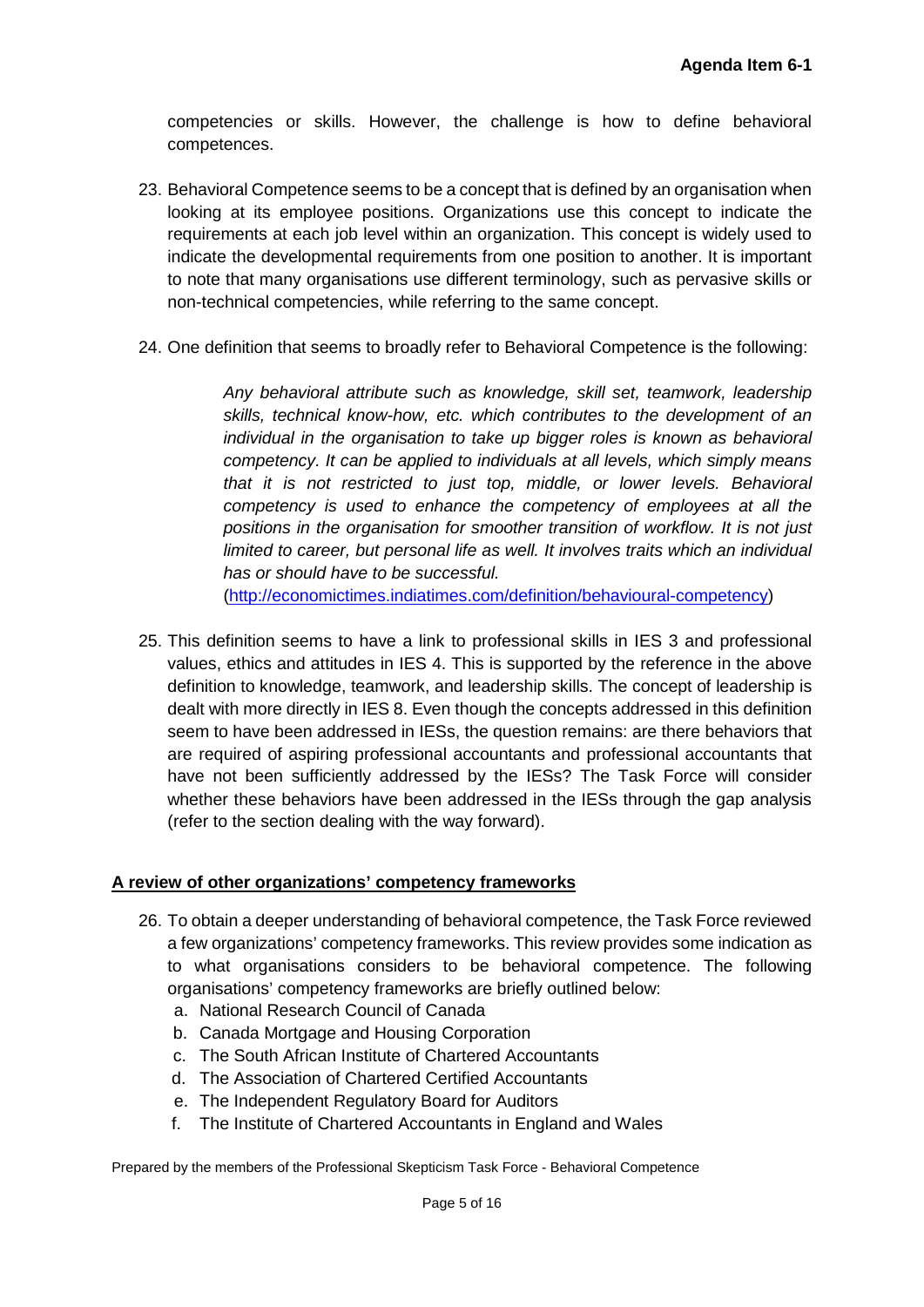27. While reviewing the competency frameworks the Task Force traced the learning outcomes in these competency frameworks to the IESs. Those learning outcomes that are directly addressed in the IESs have been marked in green (written in italics), while those that may not be directly addressed by the standards have been marked in red (underlined). Note that a further analysis of these is yet to be done by the Task Force. In other words, the Task Force still needs to analyse whether a change to the IESs should be proposed for the items marked in red.

## **National Research Council of Canada**

28. The National Research Council of Canada (NRCC) uses the term Behavioral Competences to refer to all the non-technical competences. They have split their Management Competencies between Behavioral and Technical.

| <b>Behavioral Competence</b>       |                                                   |                                                               |                                                          | <b>Technical</b><br><b>Competence</b>                |
|------------------------------------|---------------------------------------------------|---------------------------------------------------------------|----------------------------------------------------------|------------------------------------------------------|
| <b>Lead, Motivate &amp; Engage</b> |                                                   | <b>Plan &amp; Execute</b>                                     |                                                          | <b>Financial</b><br><b>Management</b>                |
| <b>Inspirational</b><br>Leadership | <b>Strategic</b><br>Outlook &<br><b>Alignment</b> | <b>Drive for</b><br><b>Results &amp;</b><br><b>Efficiency</b> | Leverage<br><b>Collaborative</b><br><b>Relationships</b> | <b>Client</b><br>relationships                       |
| <b>Personal Agility</b>            | <b>Innovativeness</b>                             | <b>Decisiveness</b>                                           | <b>Service</b><br><b>Orientation</b>                     | <b>Industry</b><br><b>Sector</b><br><b>Knowledge</b> |
| Self-awareness                     | Organizational<br>understanding                   | People<br><b>Management</b>                                   |                                                          | <b>HR</b><br>Management                              |
|                                    | Conceptual<br><b>Thinking</b>                     | Action<br><b>Management</b>                                   |                                                          | <b>Business</b><br>Development                       |
|                                    | <b>Business</b><br>Acumen                         | <b>Analytical</b><br><b>Thinking</b>                          |                                                          | Facility /<br>Asset<br>management                    |

29. The table below gives an overview of the NRCC's competency framework.

# **Canada Mortgage and Housing Corporation**

- 30. The Canadian Mortgage and Housing Corporation (CMHC) seems to have grouped all non-technical competences and called them Behavioral Competencies. Their core corporate behaviors are as follows:
	- a. Client Focus
	- *b.* Entrepreneurial / *Innovation*
	- *c. Valuing and Respecting Individuals*
- 31. The CMHC lists the following learning outcomes as additional corporate behaviors:

| <b>Analytical Thinking</b>   | <b>Focus on Results</b>             |
|------------------------------|-------------------------------------|
| <b>Coaching and Feedback</b> | <b>Forward / Strategic Thinking</b> |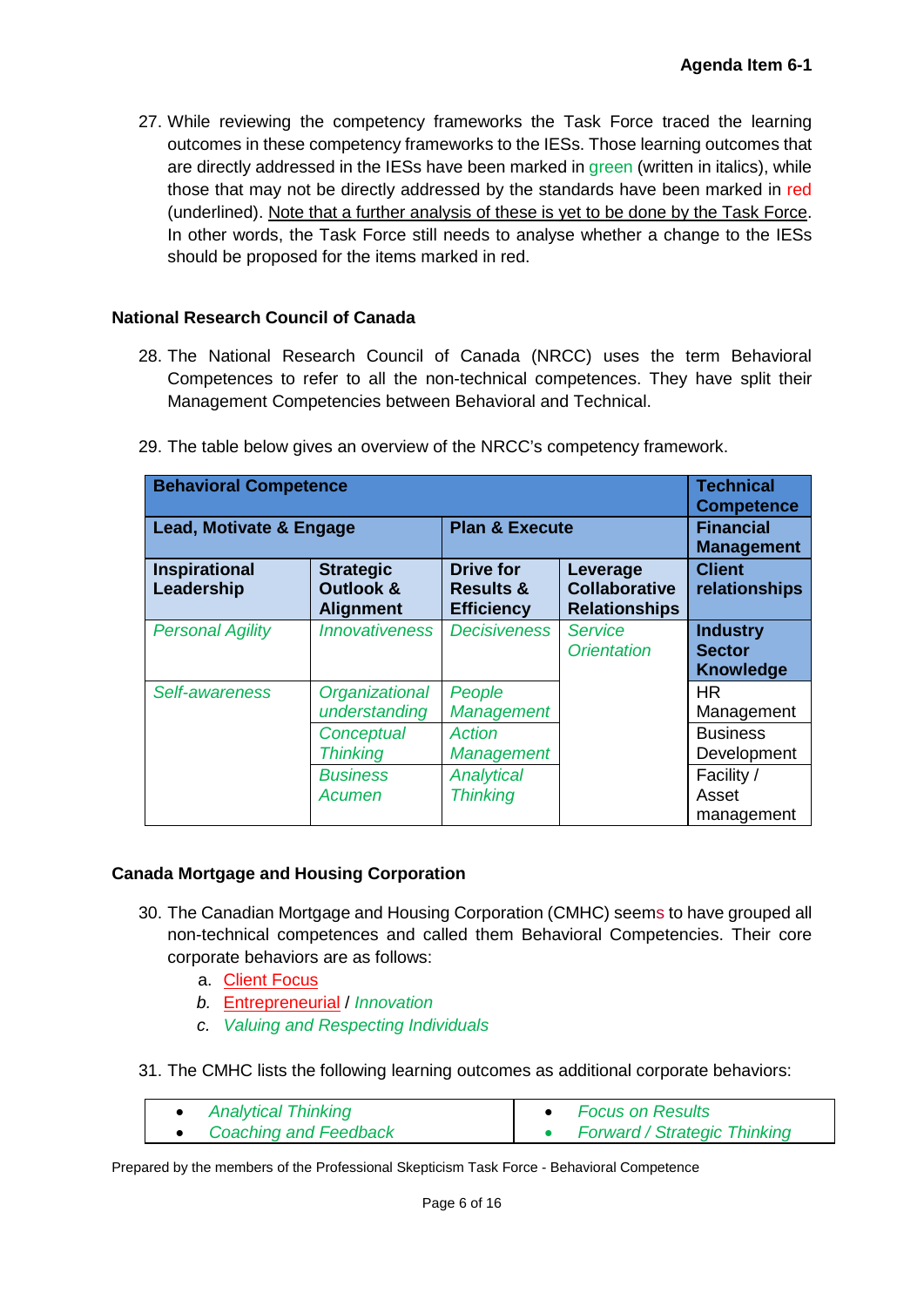| $\bullet$<br>$\bullet$<br>Influencing)<br>$\bullet$<br>$\bullet$<br>$\bullet$<br><b>Efficiency</b><br>$\bullet$<br>Flexibility | <b>Commitment to Official Languages</b><br><b>Communication (Presenting and</b><br><b>Consensus Building</b><br><b>Decisiveness</b><br><b>Developing Others</b><br><b>Effective Leadership</b> | $\bullet$<br>$\bullet$<br>$\bullet$<br>$\bullet$<br>$\bullet$<br>$\bullet$<br>$\bullet$<br>$\bullet$ | <b>Learning and Growth</b><br><b>Managing Change and</b><br><b>Transition</b><br><b>Maximizing Quality</b><br><b>Open-mindedness / Listening</b><br>Organizational Know-how and<br><b>Awareness</b><br><b>Political and Cultural Sensitivity</b><br><b>Project Management</b><br><b>Relationship Building</b> |
|--------------------------------------------------------------------------------------------------------------------------------|------------------------------------------------------------------------------------------------------------------------------------------------------------------------------------------------|------------------------------------------------------------------------------------------------------|---------------------------------------------------------------------------------------------------------------------------------------------------------------------------------------------------------------------------------------------------------------------------------------------------------------|
|                                                                                                                                |                                                                                                                                                                                                | $\bullet$                                                                                            | <b>Teamwork</b>                                                                                                                                                                                                                                                                                               |
|                                                                                                                                |                                                                                                                                                                                                |                                                                                                      |                                                                                                                                                                                                                                                                                                               |

## **The South African Institute of Chartered Accountants**

32. The South African Institute of Chartered Accountants (SAICA) uses the term 'Pervasive Qualities and Skills'. A review of these qualities and skills indicates that SAICA is dealing with all the non-technical competences under pervasive qualities and skills. This also includes behavioral aspects. SAICA defines Pervasive Qualities and Skills as follows:

> *Pervasive Qualities and Skills: The professional qualities and skills that all CAs (SA) are expected to bring to all tasks — the 'how' of a CA's work. The competency framework identifies pervasive qualities in three categories: Ethical behaviour and professionalism, Personal attributes and Professional skills.*

33. It appears that SAICA's pervasive qualities and skills have been clearly drafted bearing IES 3 and 4 in mind. The link to the two standards is evidenced by SAICA's grouping of the competencies. Their pervasive qualities and skills are as follows:

| <b>Ethical Behaviour and</b><br><b>Professionalism</b>                                                                                                                                                                                                                                                                                     | <b>Personal Attributes</b>                                                                                                                                                                                                                                                                                                                   | <b>Professional Skills</b>                                                                                                                                                                                                                                                                              |
|--------------------------------------------------------------------------------------------------------------------------------------------------------------------------------------------------------------------------------------------------------------------------------------------------------------------------------------------|----------------------------------------------------------------------------------------------------------------------------------------------------------------------------------------------------------------------------------------------------------------------------------------------------------------------------------------------|---------------------------------------------------------------------------------------------------------------------------------------------------------------------------------------------------------------------------------------------------------------------------------------------------------|
| Uses an ethical reasoning<br>process<br>Protects the public interest<br>competently<br>with<br>Acts<br>honesty and integrity<br>Performs work<br>$\bullet$<br>competently and with due<br>care<br>Maintains objectivity and<br>independence<br><b>Avoids conflict of interest</b><br><b>Protects the confidentiality</b><br>of information | Self-manages<br>$\bullet$<br><b>Demonstrates</b><br>$\bullet$<br>responsible<br>leadership<br><b>Maintains</b><br>and<br>$\bullet$<br>demonstrates<br>competence<br>and<br>recognises limits<br>Strives to add value<br>innovative<br>in<br>an<br>manner<br>Manages change<br>٠<br>Treats others in a<br>$\bullet$<br>professional<br>manner | Obtains information<br><b>Examines and</b><br><i>interprets</i><br>information and<br><i>ideas critically</i><br>(critical thinking)<br>Solves problems<br>$\bullet$<br>and makes<br>decisions<br>Communicates<br>$\bullet$<br>effectively and<br>efficiently<br>Manages and<br>$\bullet$<br>supervises |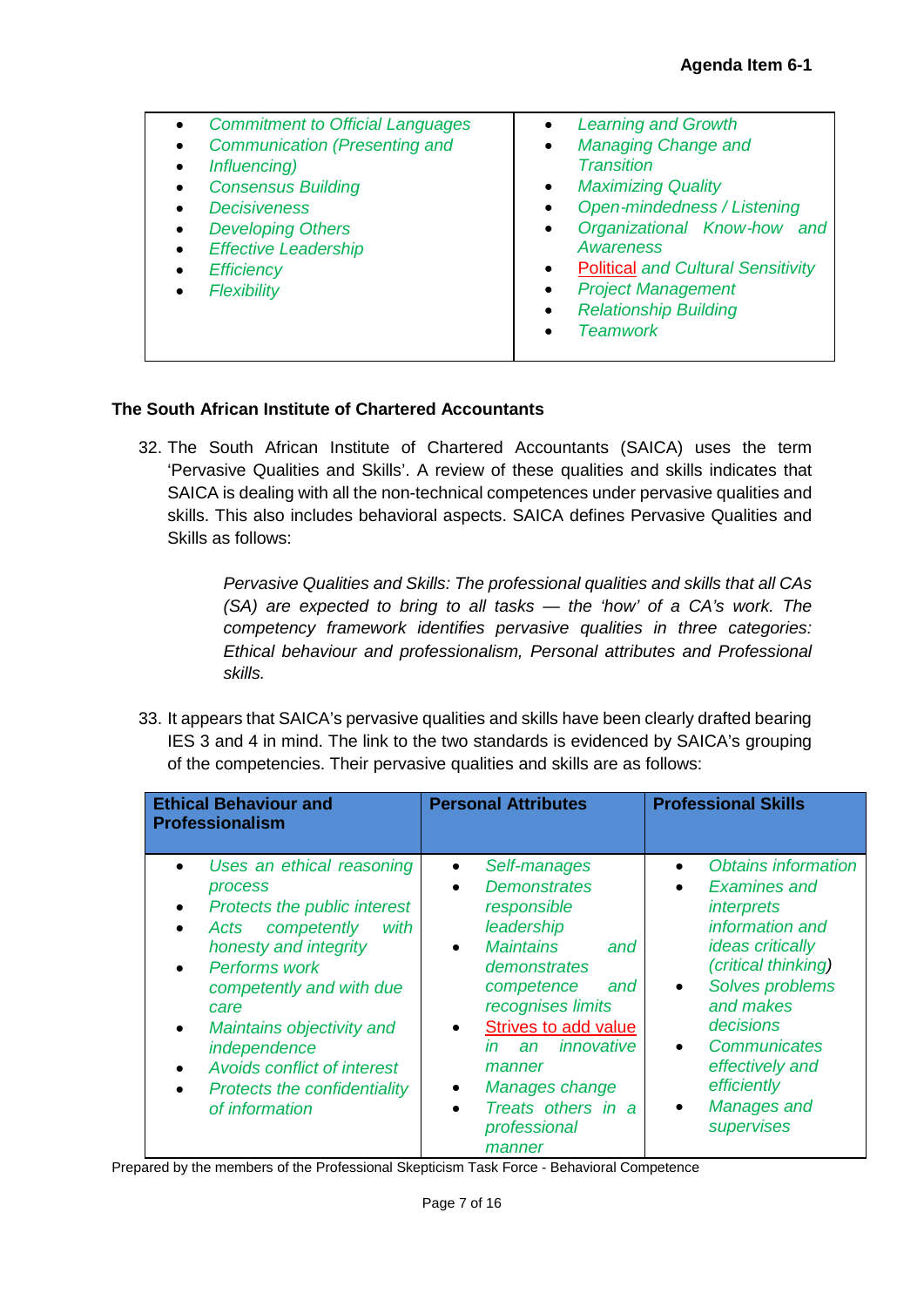| <b>Maintains and enhances</b><br>the profession's reputation<br>Adheres to laws,<br>professional standards<br>and policies and the rules<br>of professional conduct<br>when exercising<br>professional judgement | Is a life-long learner<br>$\bullet$<br>Plans and<br>$\bullet$<br>effectively<br>manages teams<br>and projects<br>Works effectively as<br>$\bullet$<br>a team member<br><b>Manages time</b><br>$\bullet$<br>effectively<br>Demonstrates good<br>$\bullet$<br>corporate<br>citizenship<br><b>attributes</b> | <b>Understands</b><br>and<br>uses appropriate IT<br>systems and tools<br><b>Considers and</b><br>$\bullet$<br>applies legal<br>concepts<br><b>Understands how</b><br>the national and<br>international<br>environment<br>impacts a CA's role |
|------------------------------------------------------------------------------------------------------------------------------------------------------------------------------------------------------------------|-----------------------------------------------------------------------------------------------------------------------------------------------------------------------------------------------------------------------------------------------------------------------------------------------------------|----------------------------------------------------------------------------------------------------------------------------------------------------------------------------------------------------------------------------------------------|
|------------------------------------------------------------------------------------------------------------------------------------------------------------------------------------------------------------------|-----------------------------------------------------------------------------------------------------------------------------------------------------------------------------------------------------------------------------------------------------------------------------------------------------------|----------------------------------------------------------------------------------------------------------------------------------------------------------------------------------------------------------------------------------------------|

## **The Association of Chartered Certified Accountants**

34. The Association of Chartered Certified Accountants (ACCA) defines their Behavioral Competences as follows:

> These are behavioural attributes expected of the Complete Finance *Professional which support the broad competency areas demonstrated in the exams, the ethics components and in the practical experience requirement. These behaviours are transferable and may apply to more than one competency area and to several components of the qualification, in different contexts.*

35. The ACCA's list of Behavioral Competencies is as follows:

| Acting ethically and legally<br>$\bullet$ | <b>Commercially aware</b>                             |
|-------------------------------------------|-------------------------------------------------------|
| Communication                             | <b>Continuous improver</b>                            |
| Credible                                  | <b>Exercising professional judgement</b><br>$\bullet$ |
| Influence / Challenge<br>$\bullet$        | <b>Organised / Aware</b>                              |
| <b>Proactive</b>                          | <b>Problem Solver</b>                                 |
| <b>Skeptical</b>                          | <b>Supporting others</b>                              |
|                                           |                                                       |

## **The Independent Regulatory Board for Auditors**

36. The Independent Regulatory Board for Auditors (IRBA) drafted their behavioral competence to be role specific. This means that certain behaviors are made important for specific employee levels within the IRBA. Overall, their competencies are as follows:

| <b>Managing Self</b> | <b>Organisational</b> | <b>Managing Others</b> |
|----------------------|-----------------------|------------------------|
|                      | <b>Commitment</b>     |                        |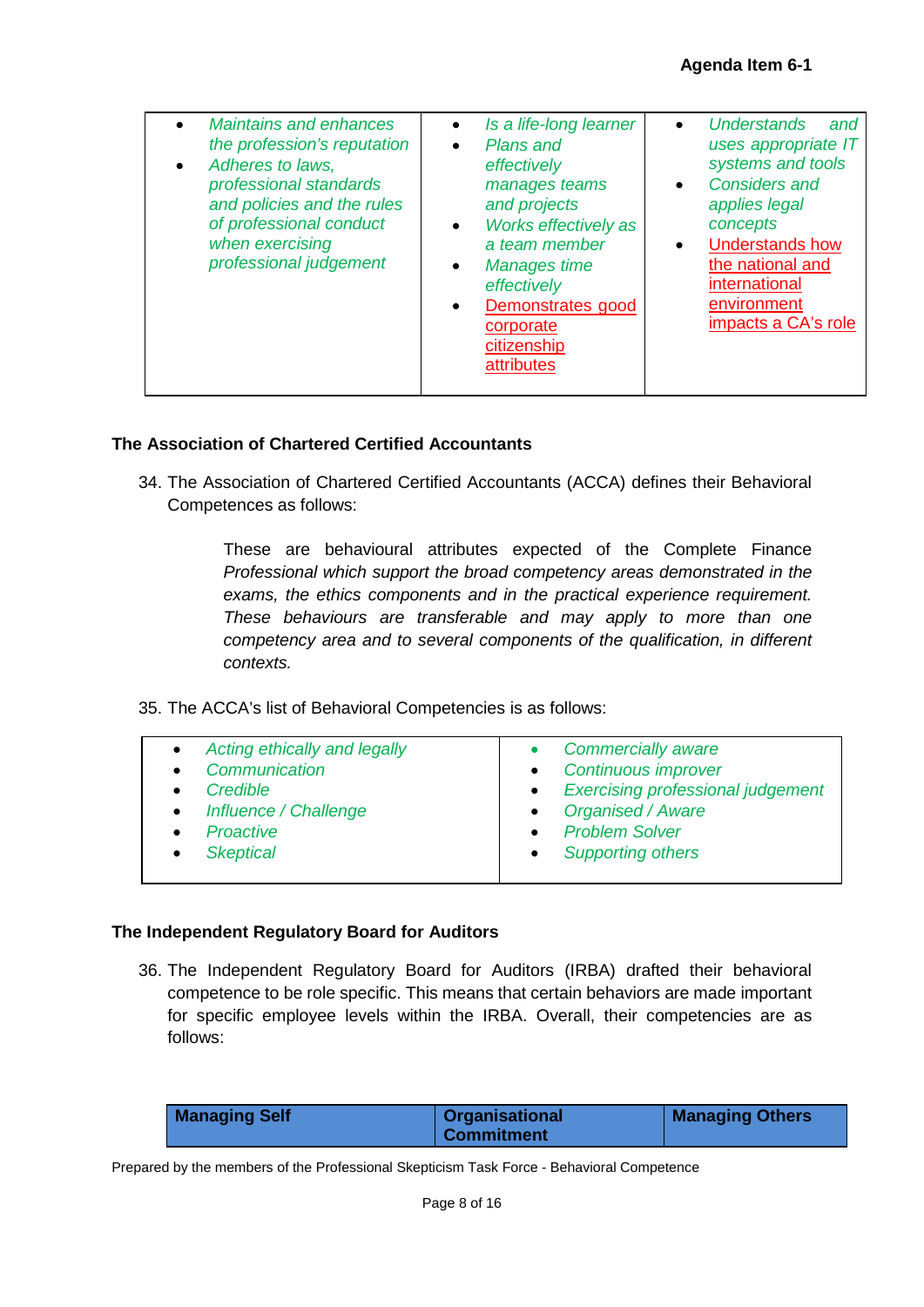| <i><b>Initiative</b></i><br>$\bullet$<br><b>Achievement orientation</b><br>$\bullet$<br><b>Strategic thinking</b><br><b>Conceptual thinking</b><br>$\bullet$<br><b>Analytical thinking</b><br>$\bullet$<br>Interpersonal<br>$\bullet$<br>understanding<br>Concern for quality and<br>$\bullet$<br>order<br><b>Information seeking</b><br>$\bullet$<br>Self-control | <b>Impact and Influence</b><br>$\bullet$<br>Championing IRBA<br>$\bullet$<br>mission<br>Team work &<br>$\bullet$<br>Cooperation<br><b>Stakeholder</b><br>relationships | Team<br>$\bullet$<br>leadership<br><b>Empowerment</b><br>$\bullet$ |
|--------------------------------------------------------------------------------------------------------------------------------------------------------------------------------------------------------------------------------------------------------------------------------------------------------------------------------------------------------------------|------------------------------------------------------------------------------------------------------------------------------------------------------------------------|--------------------------------------------------------------------|
|--------------------------------------------------------------------------------------------------------------------------------------------------------------------------------------------------------------------------------------------------------------------------------------------------------------------------------------------------------------------|------------------------------------------------------------------------------------------------------------------------------------------------------------------------|--------------------------------------------------------------------|

## **The Institute of Chartered Accountants in England and Wales**

37. The Institute of Chartered Accountants in England and Wales (ICAEW) also grouped all their non-technical competencies under the term 'Professional development skills'. Their website states the following in this regard:

> *Your students are required to demonstrate competence across seven professional skills areas (also known as ladders) during their ACA training. Each area or ladder contains six to eight steps, each representing a skill. They will develop these skills within the exams and the workplace and will need to record their progress with each skill within their online training file. They will also need to discuss this with their employer or principal at each six-monthly review.*

|  |  | 38. The professional development skills are then categorised under the following: |
|--|--|-----------------------------------------------------------------------------------|
|  |  |                                                                                   |

| <b>Adding value</b> | lead by example<br>anticipate and see opportunity in change<br>improve financial performance<br>deliver excellent customer service<br>$\bullet$<br>continue learning |
|---------------------|----------------------------------------------------------------------------------------------------------------------------------------------------------------------|
|                     | exceed expectations<br>show resilience<br>work flexibly<br>$\bullet$                                                                                                 |
| Communication       | negotiate<br>٠<br>challenge upwards<br>present to a group<br>manage conflict<br>influence<br>communicate in writing<br>listen effectively                            |
| Decision making     | decide between competing outcomes<br>apply professional scepticism<br>evaluate risk<br>justify conclusions                                                           |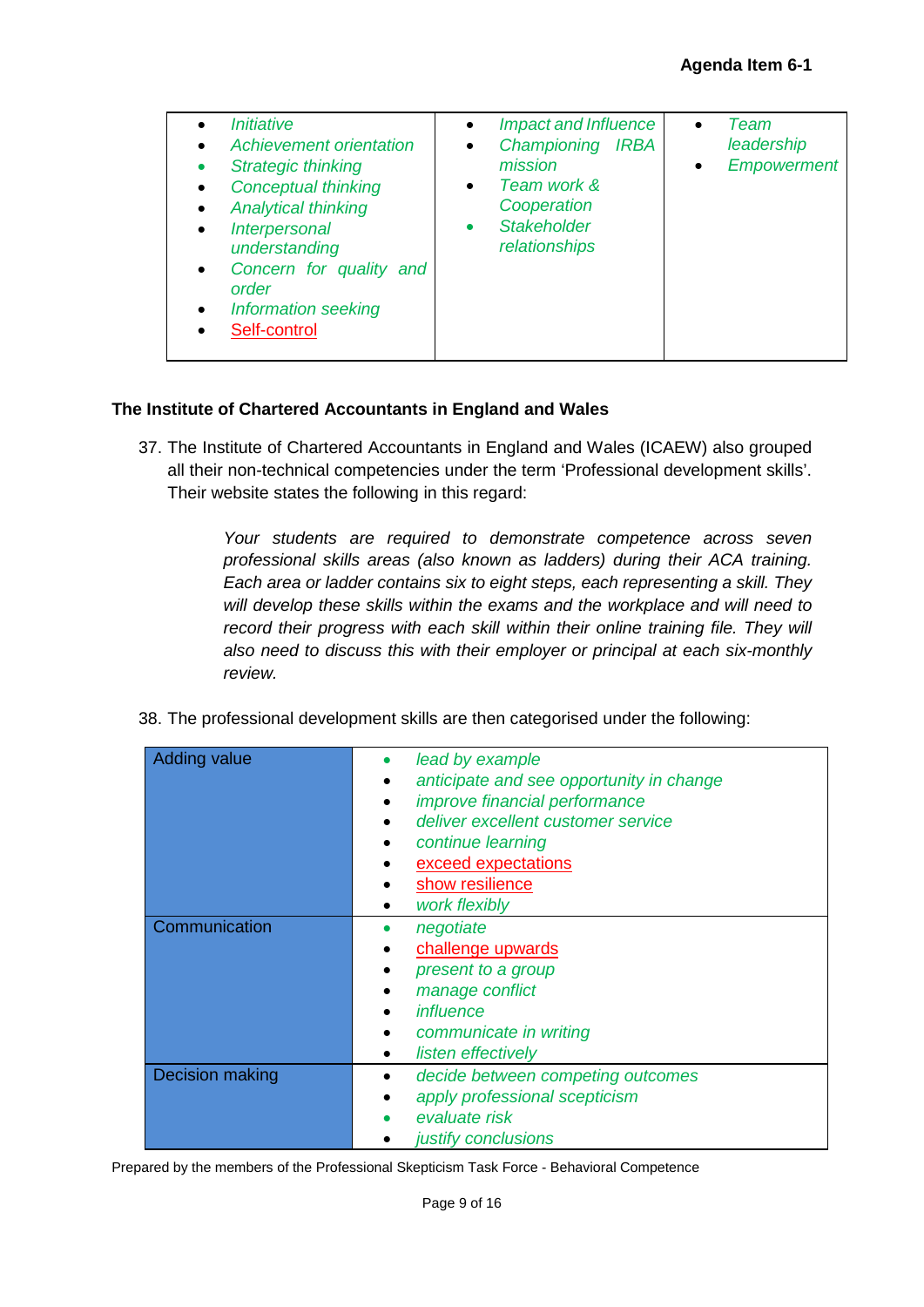|                             | draw conclusions                                 |
|-----------------------------|--------------------------------------------------|
|                             | organise data                                    |
|                             | gather relevant data                             |
| <b>Ethics and</b>           | demonstrate professional behaviour<br>$\bullet$  |
| Professionalism             | show objectivity                                 |
|                             | show self-awareness                              |
|                             | demonstrate professional competence and due care |
|                             | value diversity                                  |
|                             | demonstrate sustainability                       |
|                             | observe confidentiality                          |
|                             | demonstrate integrity<br>$\bullet$               |
| Problem solving             | implement a solution                             |
|                             | make useful recommendations                      |
|                             | consider different perspectives                  |
|                             | think creatively                                 |
|                             | prioritise                                       |
|                             | evaluate different options                       |
|                             | identify a problem<br>$\bullet$                  |
|                             | support others to solve problems<br>٠            |
| <b>Teamwork</b>             | manage a team<br>$\bullet$                       |
|                             | allocate tasks and resources                     |
|                             | develop others                                   |
|                             | show empathy                                     |
|                             | deliver tasks under pressure                     |
|                             | value diverse perspectives                       |
|                             | collaborate with others                          |
|                             | ask for help                                     |
| <b>Technical competence</b> | support technological change                     |
|                             | treat a complex technical issue correctly        |
|                             | use technology to improve your effectiveness     |
|                             | identify a technical issue                       |
|                             | use technology appropriately                     |
|                             | relate study to works                            |

- 39. As can be seen from the above competency frameworks, the term 'behavioral competence' is used by many organisations to simply refer to a grouping of all nontechnical competences. The groupings in the competency frameworks reviewed include aspects of IES 3 and 4.
- 40. However, the Task Force believes that they need to determine if there is a need to for the concept of behavioral competence to be made visible in the IES. If so, the Taskforce needs to determine if the learning outcomes need to be reviewed to determine if there are any deficiencies in behaviors required of aspiring professional accountants and professional accountants.

# **Action Requested:**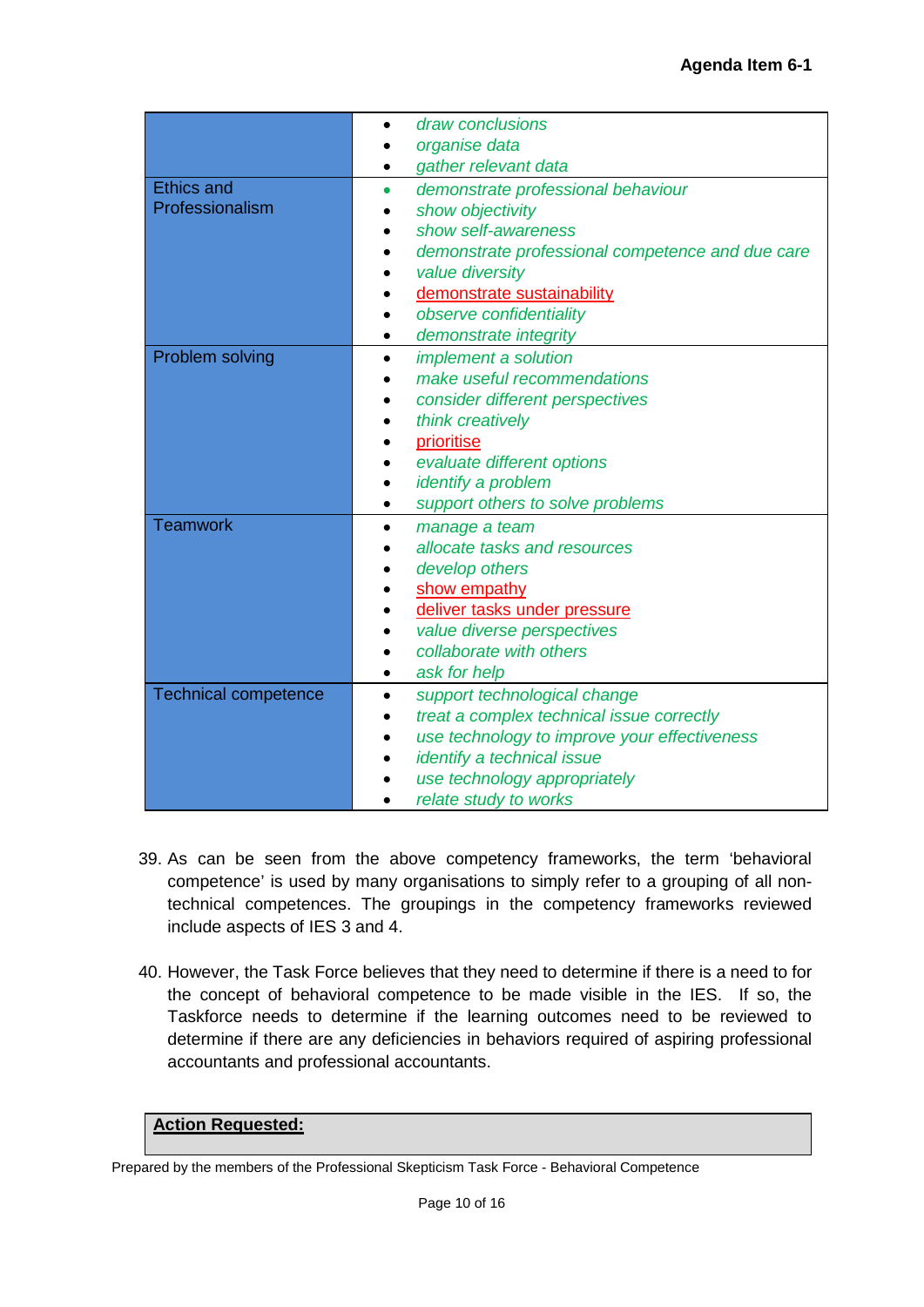- **E. Does the Board believe the concept of behavioural competency needs to be more visible in the IESs?**
- **F. Does the Board believe the review of the competency frameworks of other organizations is a useful approach in identifying potential shortcomings in the IES? If not, what other approach would the Board suggest to identify shortcomings in the IESs?**
- **G. If the Board believes that reviewing the competency framework of other organizations is a useful approach, does the Board know of any additional competency frameworks to be considered by the Task Force?**

## **Feedback from outreach with Regulators**

- 41. In the past few years Regulators have been vocal about their concerns regarding behavioral aspects of auditors, including the lack of professional skepticism. Their inspections reports seem to indicate that there could be inspections findings that may be rooted in aspects of behaviors. With this background in mind, the Task Force initially engaged with a few Regulators and asked them the following questions:
	- a. What is your understanding of the concept of Behavioral Competence?
	- b. Do you have evidence of inspection failures linked to issues of behavioral competence?
	- c. Do you believe that the IESs sufficiently address the concept of behavioral competences? Please elaborate.
	- d. Do you have views on how the Task Force can deal with the issue of Behavioural Competence in the education standards?
- 42. The Task Force received five responses from the six regulators that were contacted.
- 43. On the question of their understanding of behavioral competence, the regulators stated, amongst others, the following:
	- a. "These are the required attributes and qualities of a professional individual performing or looking to perform audits in the public interest."
	- b. "My understanding of behavioral competence within the RA environment: To act in a manner that is aligned to the requirements of the Act, Codes and Standards applicable to the individual, and being able to evidence such acts at all times. The individual should be able to demonstrate that he/she has the appropriate knowledge and skill sets to apply the appropriate behavior. Behavioral Competence is to appropriately apply the competence areas to achieve the most correct outcome in every situation."
- 44. On the question of whether they have evidence of inspections failures that could be linked to issues of behavioral competence, the regulators stated the following:
	- a. CPD requirements not complied with.
	- b. Professional accountants and auditors not understanding the requirements of the IESs.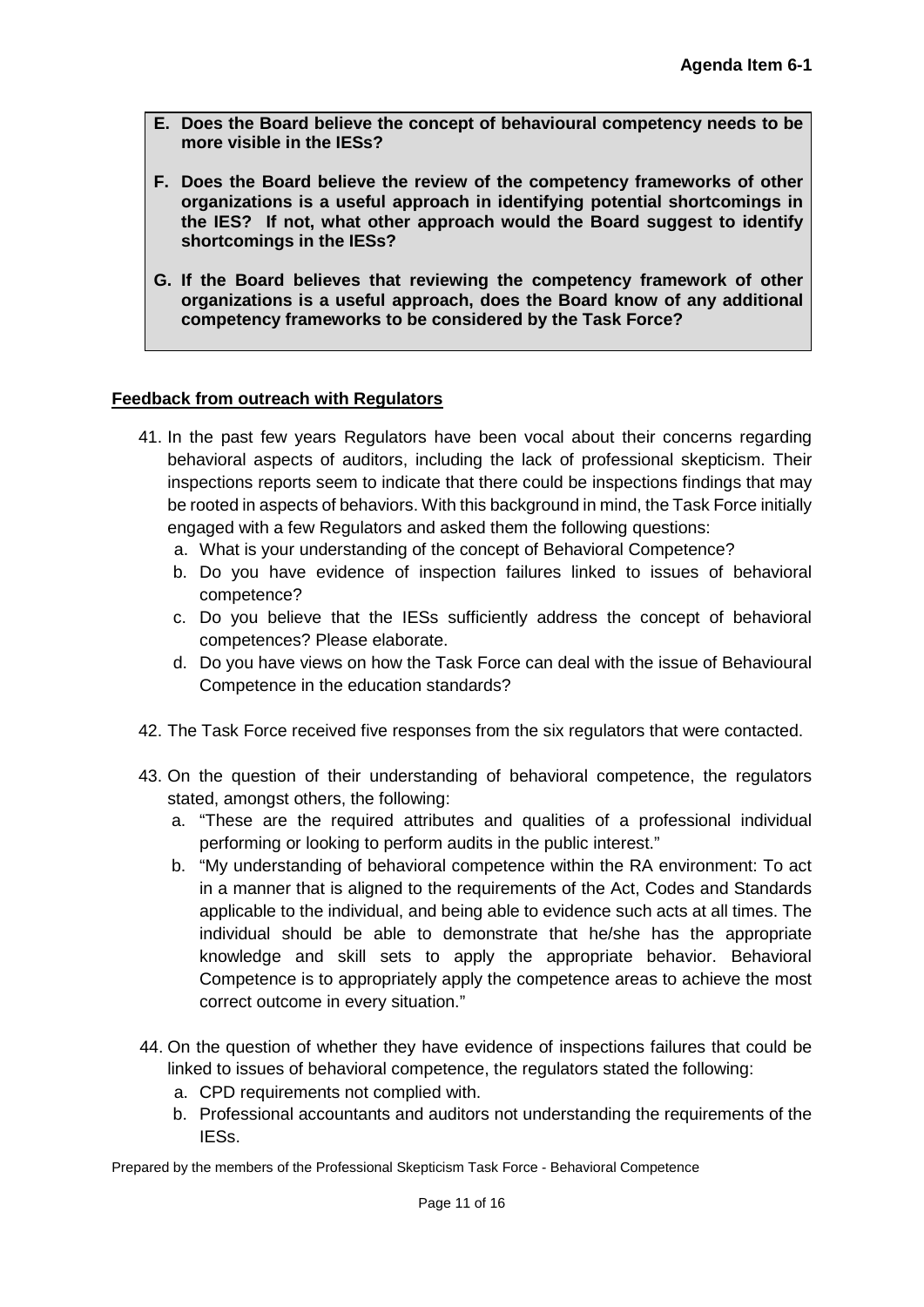- c. Lack of professional skepticism/inquisitive mindset/interrogation.
- d. Lack of effective leadership/Leadership far removed from what is happening on the ground.
- e. Focus on the business at the expense of their duties as auditors.
- f. People respond to incentives.
- g. Independence issues.
- h. Audit fee pressures.
- i. Acceptance of clients where auditors might not have the necessary competence.
- j. Auditor and professional accountant bias (anchoring / confirmation / familiarity).
- 45. On the question of whether the IESs sufficiently deal with the concept of behavioral competences, the regulators stated the following:
	- a. The standards contain the right behavioural areas. But this is just on paper and not embedded into the DNA of the people that should live by them. You might even get auditors that read the standards and can recite it, but it still is not embedded into their behaviour ("Following the letter of the written word but not the spirit").
	- b. Most auditors do not know what IES 8 is. Much more awareness is required.
	- c. The current standards are relatively short and high level. We also believe it is difficult to set out behavioural competence as this is impacted by a large number of factors including culture and other market environmental aspects that cannot be addressed in a written standard.
	- d. We believe that market circumstances and sufficient training by qualified people when auditors are performing their job is key to achieving the behavioural competences.
- 46. On the question of how the Task Force can deal with the issue of Behavioural Competence in the education standards, the regulators responded as follows:
	- a. Involve behavioural experts in the education standards setting process.
	- b. More focus on CPD.
	- c. The task force should identify the root-cause why good auditors do bad audits. These root causes should be linked to the areas of the standards and why certain auditors have behaved in the way they did. This may not necessarily be a result of a bad standard, but other behaviours that should be addressed by others.
- 47. The initial feedback from the regulators seems to indicate that there is a need for the IAESB to focus on behavioral competence. However, the Task Force needs to determine how to deal with this (e.g., implementation guidance, revisions to IESs, etc.)

## **Action Requested:**

**H. Based on the initial outreach with regulators, does the Board agree with the Taskforce that there is a need for the IAESB to focus on behavioural competence? If not, why?**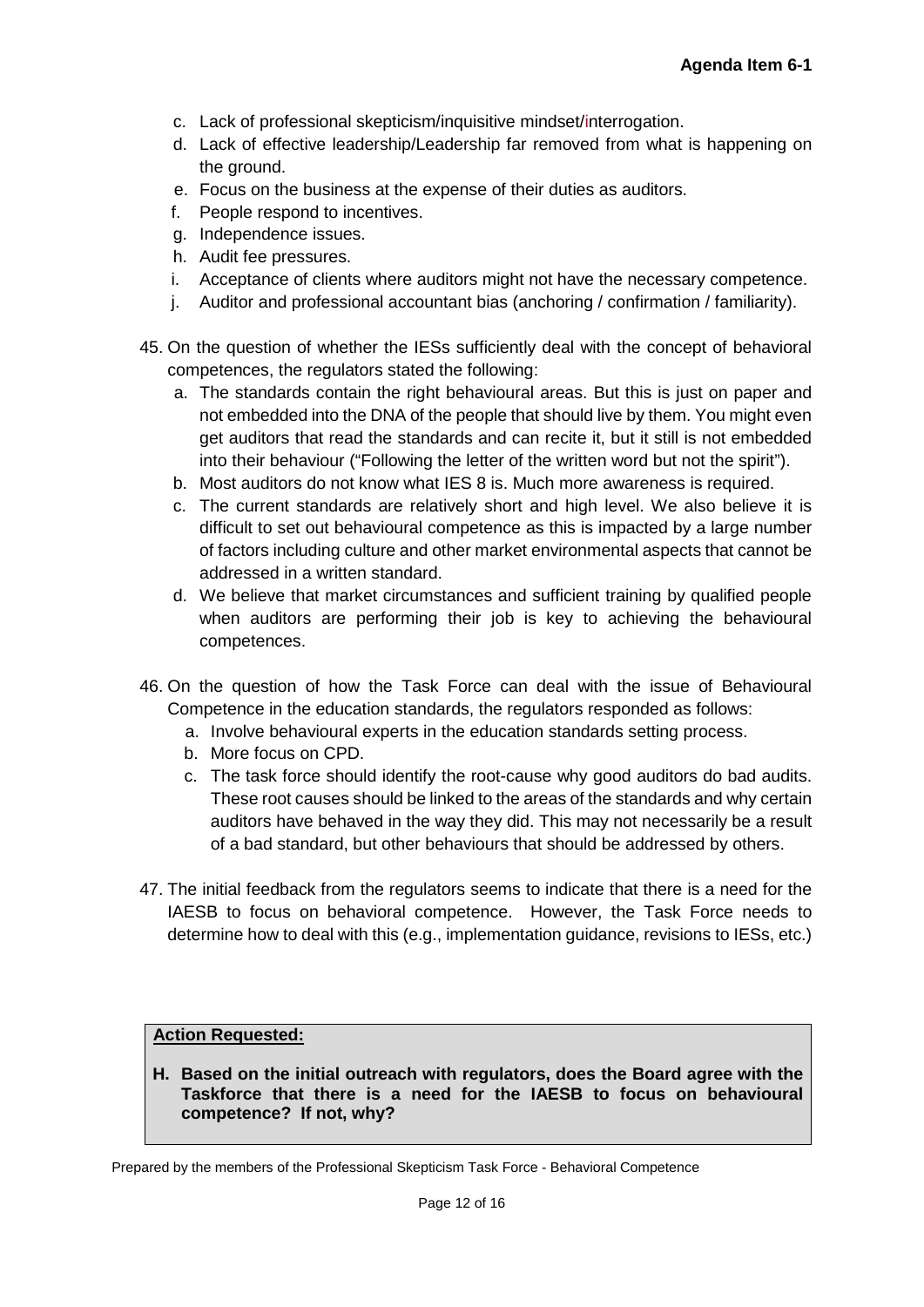- **I. Does the Board believe that additional regulators should be engaged based on the initial feedback from the few regulators? If so, what additional regulators should be engaged?**
- **J. If the Board believes that additional regulators should be engaged, what form should the further inquiry and analysis take (e.g., round tables, engagement with IFIAR, analysis of inspections reports, a consultation paper)?**

## **Review of the current IESs with respect to behavioral competence**

48. The Task Force reviewed the Framework for the education standards, as well as IES 3 and 4.

## **The Framework**

49. Paragraph 18 of the Framework states the following regarding professional competence (*own underlining)*:

> *Professional competence is the ability to perform a role to a defined standard. Professional competence goes beyond knowledge of principles, standards, concepts, facts, and procedures; it is the integration and application of (a) technical competence, (b) professional skills, and (c) professional values, ethics, and attitudes.*

50. Therefore, behavioral competence is not explicitly dealt with in the framework. However, behavioral competences seem to be implied in the definition of professional skills and may be dealt with in the definition of professional values, ethics and attitudes, albeit not directly referred to as behavioural competence.

## **IES 3 and 4**

- 51. To address the question as to whether IES 3 and 4 deals with behavioral competences, one must understand the concepts addressed in IES 3 and 4.
	- a. IES 3 prescribes the learning outcomes for professional skills that aspiring professional accountants are required to achieve by the end of initial professional development (IPD).
	- b. IES 4 prescribes the learning outcomes for professional values, ethics and attitudes that aspiring professional accountants are required to achieve by the end of IPD.
- 52. Professional skills are defined in the IAESB's glossary of terms. The definition is as follows:

Prepared by the members of the Professional Skepticism Task Force - Behavioral Competence *Professional skills - Intellectual, interpersonal and communication, personal, and organizational skills that a professional accountant integrates with*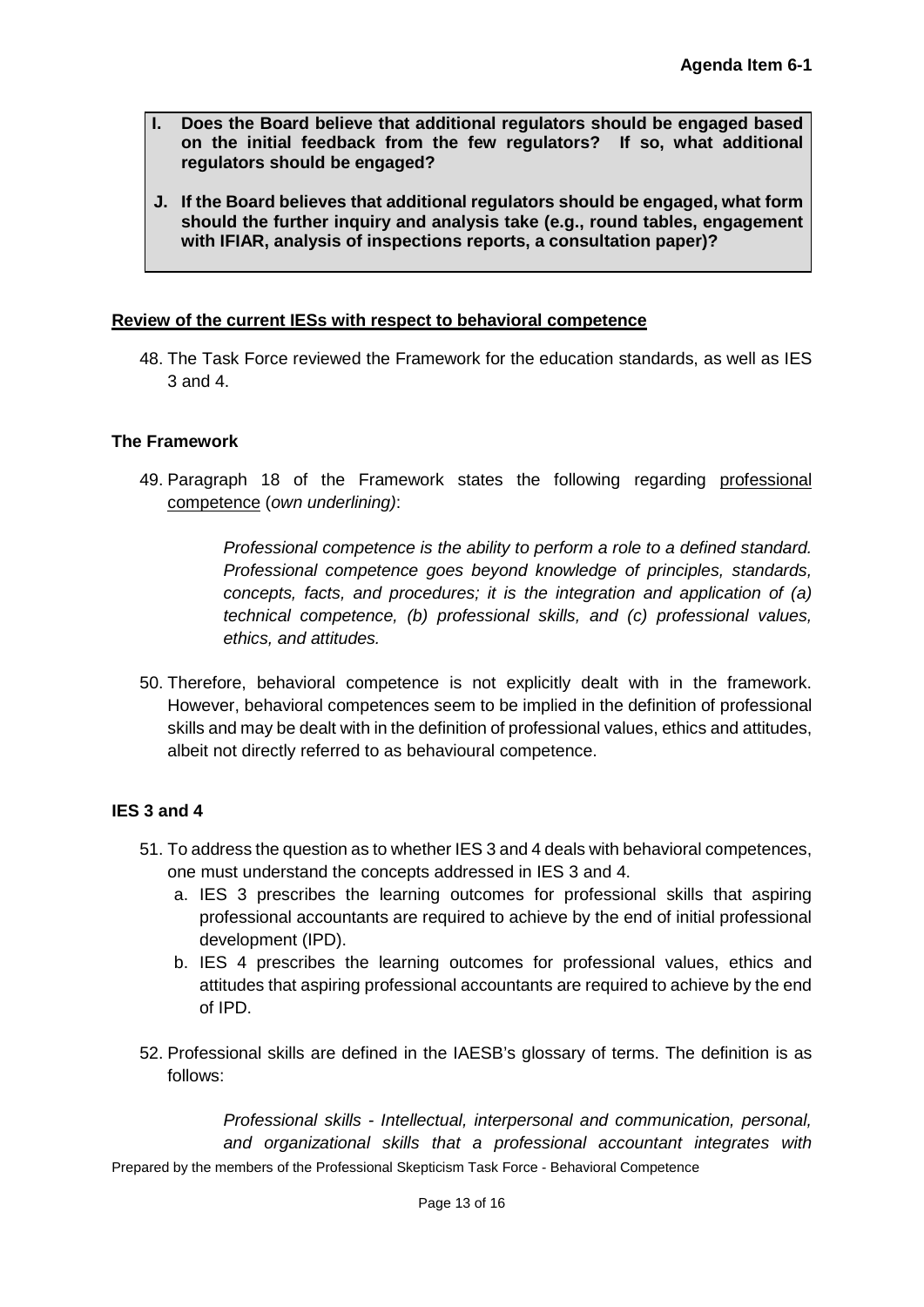*technical competence and professional values, ethics, and attitudes to demonstrate professional competence.*

53. This definition includes interpersonal and communication and personal skills. These are in the IAESB's glossary of terms as follows:

> *Interpersonal and communication skills—Skills relating to the ability of a professional accountant to work and interact effectively with others*

> *Personal skills—Skills relating to the personal attitudes and behavior of a professional accountant.*

54. Professional values, ethics and attitudes are also defined in the IAESB's glossary of terms. The definition is as follows:

> Professional values, ethics, and attitudes - The **characteristics** that identify professional accountants\* as members of a profession. They include the **principles of conduct** (e.g., ethical principles) generally associated with and considered essential in defining the distinctive characteristics of, **professional behavior**.

55. An initial focus on the definitions indicates that the concept of behavior appears to be addressed by the current IES. However, the Task Force believes that further analysis is required between the meaning of **professional competence as used in the IESs and behavioural competence,** as these concepts might not necessarily have the same meaning. The Task Force specifically intends to delve deeper into the meanings of these concepts and, if necessary, reconcile these concepts to arrive at a common understanding.

## **Action Requested:**

**K. Does the Board agree that the definitions and concepts need to be further analysed and reconciled to arrive at a common understanding of the different definitions and concepts which appear in the IES? If not, why?** 

# **The Skills Buckets**

56. As mentioned above, the Task Force was initially established to focus on Behavioral Competence as it relates to professional skepticism. In this regard, the Task Force has already established a list of skills that enhance the application of professional skepticism and environmental factors that may affect the application of professional skepticism. The skills and factors identified by the Task Force are as follows:

| ימאחוז    |                                                         |
|-----------|---------------------------------------------------------|
| Knowledge | Technical knowledge (accounting and auditing standards) |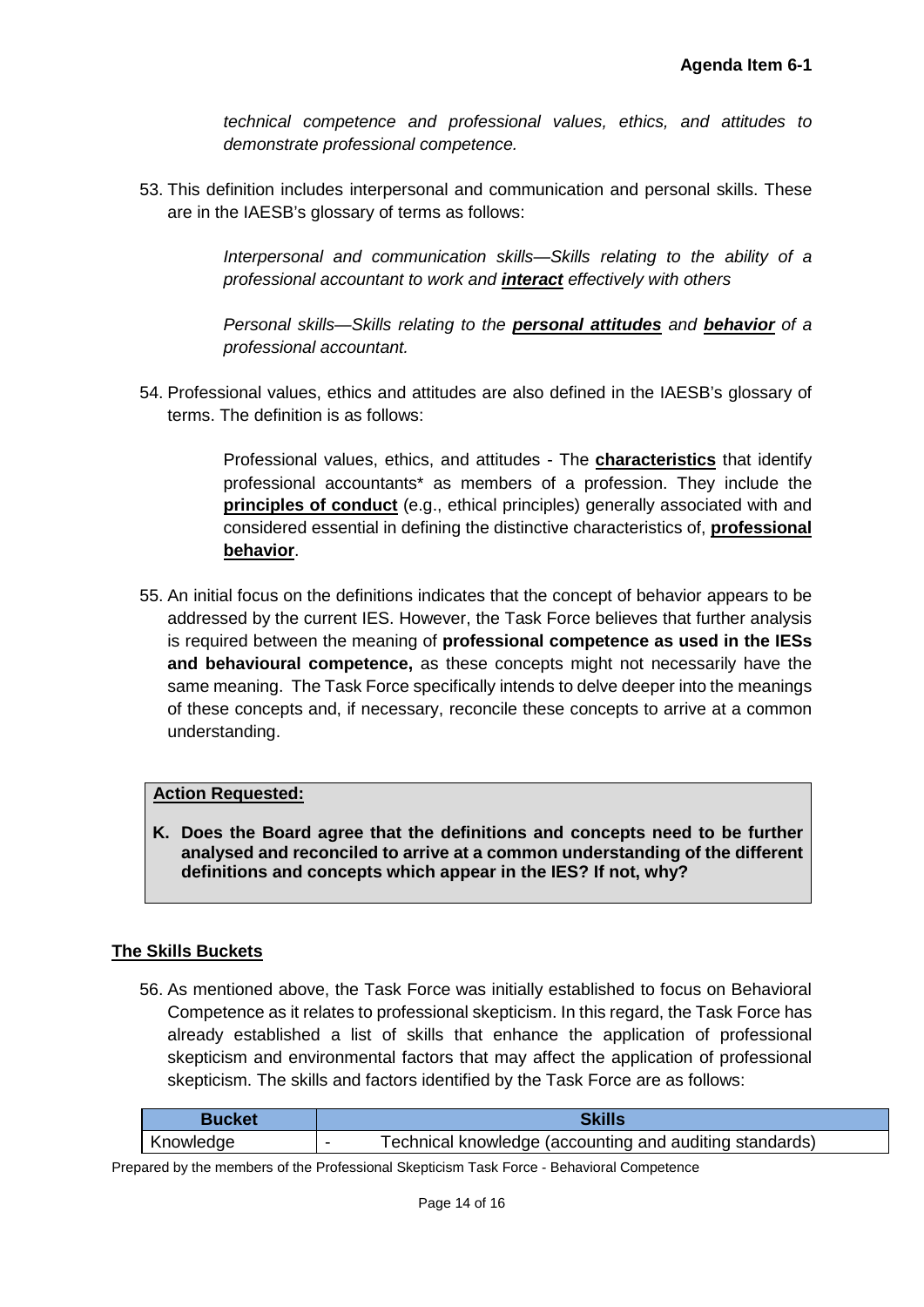|               | Knowledge of the business                                                             |
|---------------|---------------------------------------------------------------------------------------|
|               | Knowledge of industry                                                                 |
| Behavioral    | <b>Challenging / Questioning Mindset</b><br>$\blacksquare$                            |
|               | Intellectual curiosity                                                                |
|               | Critical thinking skills                                                              |
|               | Moral courage                                                                         |
|               | <b>Decisiveness</b>                                                                   |
|               | Ability to use information to come to a conclusion                                    |
|               | Ability to make decisions under pressure                                              |
|               | <b>Independent Mindset</b>                                                            |
|               | A commitment to public interest                                                       |
|               | Awareness of unconscious bias affecting decision making                               |
|               |                                                                                       |
| Competence    | Interviewing / Observation / Information gathering skills<br>$\overline{\phantom{a}}$ |
|               | Effective project management skills                                                   |
|               | <b>Time Management Skills</b>                                                         |
|               | Effective communication skills                                                        |
|               | Effective use of technology                                                           |
|               | Problem solving skills                                                                |
|               | Ability to identify and prioritise complex and risky areas<br>-                       |
| Environmental | Timely supervision and review<br>$\blacksquare$                                       |
|               | Coaching of junior staff members                                                      |
|               | Culture                                                                               |
|               | Tone at the top / in the middle / Team                                                |
|               | A commitment to public interest                                                       |
|               | Time constraints                                                                      |
|               | Tight financial reporting timeframes                                                  |
|               | High staff turnover                                                                   |
|               | Responding to an increasingly complex and dynamic environment                         |
|               | (no time to build experience)                                                         |
|               | Payor model                                                                           |
|               | Fees for non-audit services                                                           |
|               | Fee pressures                                                                         |
|               | <b>Budgets</b>                                                                        |
|               | Resource constraints                                                                  |

- 57. The Task Force believes that these skills should also be reconciled to what is in the current IESs to determine if there are any deficiencies and to raise awareness of the importance of professional skepticism in the IESs.
- 58. Since the PSTF Literature Review will be doing this reconciliation as part of their task force activities, the Task Force recommends that this skills buckets be communicated to the PSTF – Literature Review as part of our contribution to their work.

# **Action Requested:**

**L. Does the Board support the Task Force recommendation to submit the skills buckets to the PSTF – Literature Review?**